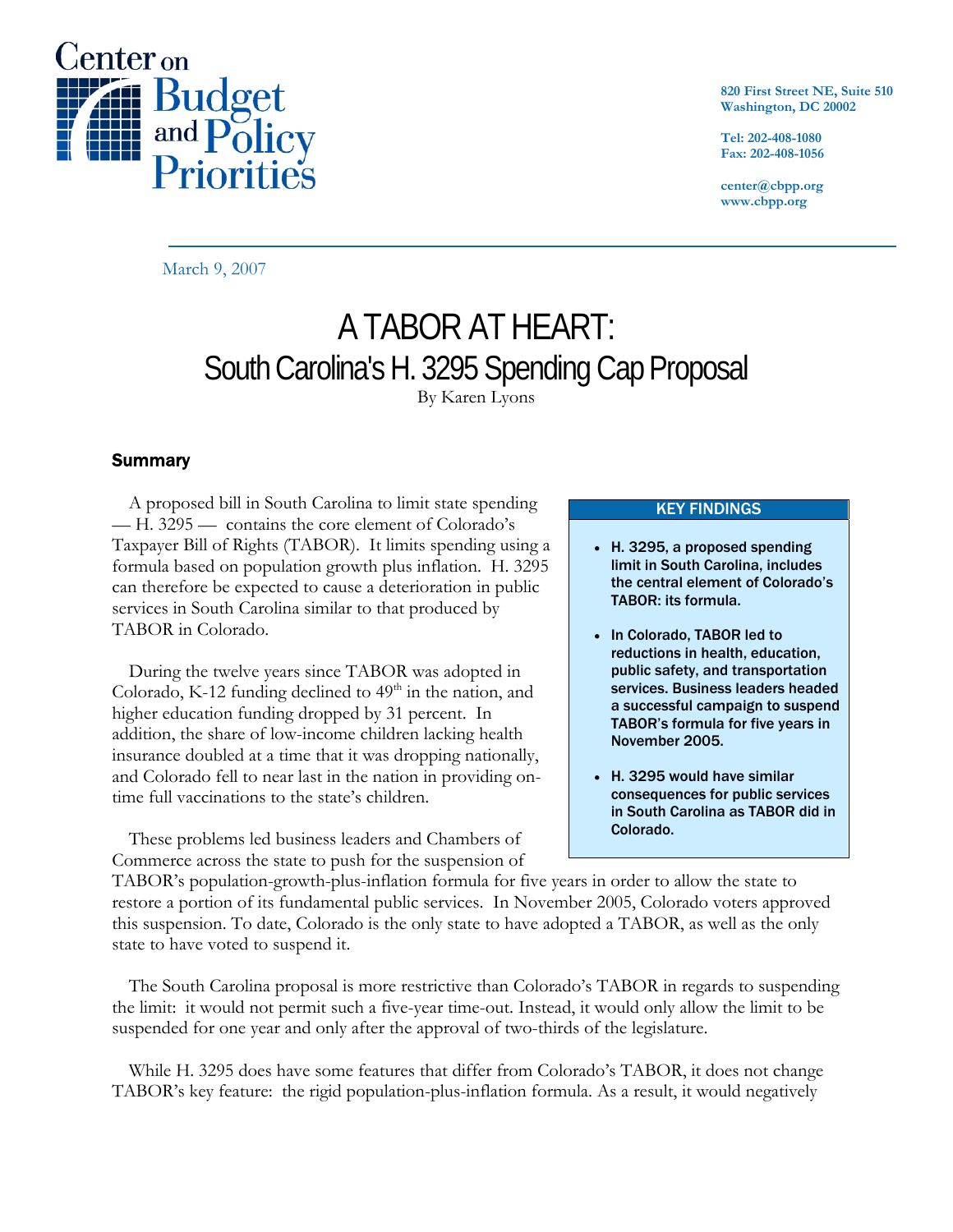affect the public services upon which South Carolinians depend, such as health care, education, and public safety, just as TABOR did in Colorado.

# The Colorado Example

In 1992, Colorado adopted the Taxpayer Bill of Rights (TABOR), a constitutional amendment that limits budget growth to changes in population plus inflation. A growing body of evidence shows that in the 13 years following its adoption, TABOR contributed to a deterioration in the availability and quality of nearly all major public services in Colorado. Colorado voters recently chose to suspend TABOR's population-plus-inflation formula for five years, in part to restore some of the service cuts it induced. The Colorado experience has serious implications for the residents of South Carolina because H. 3295 would likely lead to similar outcomes in South Carolina.<sup>1</sup>

- **Since its enactment in 1992, TABOR has contributed to declines in Colorado K-12 education funding.** Under TABOR, Colorado declined from  $35<sup>th</sup>$  to  $49<sup>th</sup>$  in the nation in K-12 spending as a percentage of personal income.<sup>2</sup> Colorado's average per-pupil funding fell by more than \$400 relative to the national average.  $3$
- **TABOR has played a major role in the significant cuts made in higher education funding.** Under TABOR, higher education funding per resident student dropped by 31 percent after adjusting for inflation.<sup>4</sup> College and university funding as a share of personal income also fell, from  $35<sup>th</sup>$  to  $48<sup>th</sup>$  in the nation.<sup>5</sup>
- **TABOR has led to drops in funding for public health programs.** Under TABOR, Colorado declined from  $23<sup>rd</sup>$  to  $48<sup>th</sup>$  in the nation in the percentage of pregnant women receiving adequate access to prenatal care. Colorado also plummeted from  $24<sup>th</sup>$  to  $50<sup>th</sup>$  in the nation in the share of children receiving their full vaccinations. Only by investing additional funds in immunization programs was Colorado able to improve its ranking to 43rd in 2004.<sup>7</sup>

 $\overline{a}$ 

<sup>&</sup>lt;sup>1</sup> For a more detailed analysis of the problems experienced in Colorado under TABOR, please see David Bradley and Karen Lyons, "A Formula for Decline: Lessons from Colorado for States Considering TABOR," Center on Budget and Policy Priorities, October 2005. Available at: http://www.cbpp.org/10-19-05sfp.htm.

<sup>2</sup> Center on Budget and Policy Priority (CBPP) calculation of National Education Association and Bureau of Economic Analysis data.

<sup>3</sup> CBPP analysis of National Center for Education Statistics data.

<sup>4</sup> CBPP analysis of Colorado Joint Budget Committee data.

<sup>5</sup> Grapevine, An Annual Compilation of Data on State Tax Appropriations for the General Operation of Higher Education. Center for the Study of Education Policy, Illinois State University

<sup>6</sup> National Center for Health Statistics, Centers for Disease Control and Prevention

<sup>7</sup> National Immunization Program (NIP), Centers for Disease Control and Prevention, http://www.cdc.gov/nip/coverage/default.htm#chart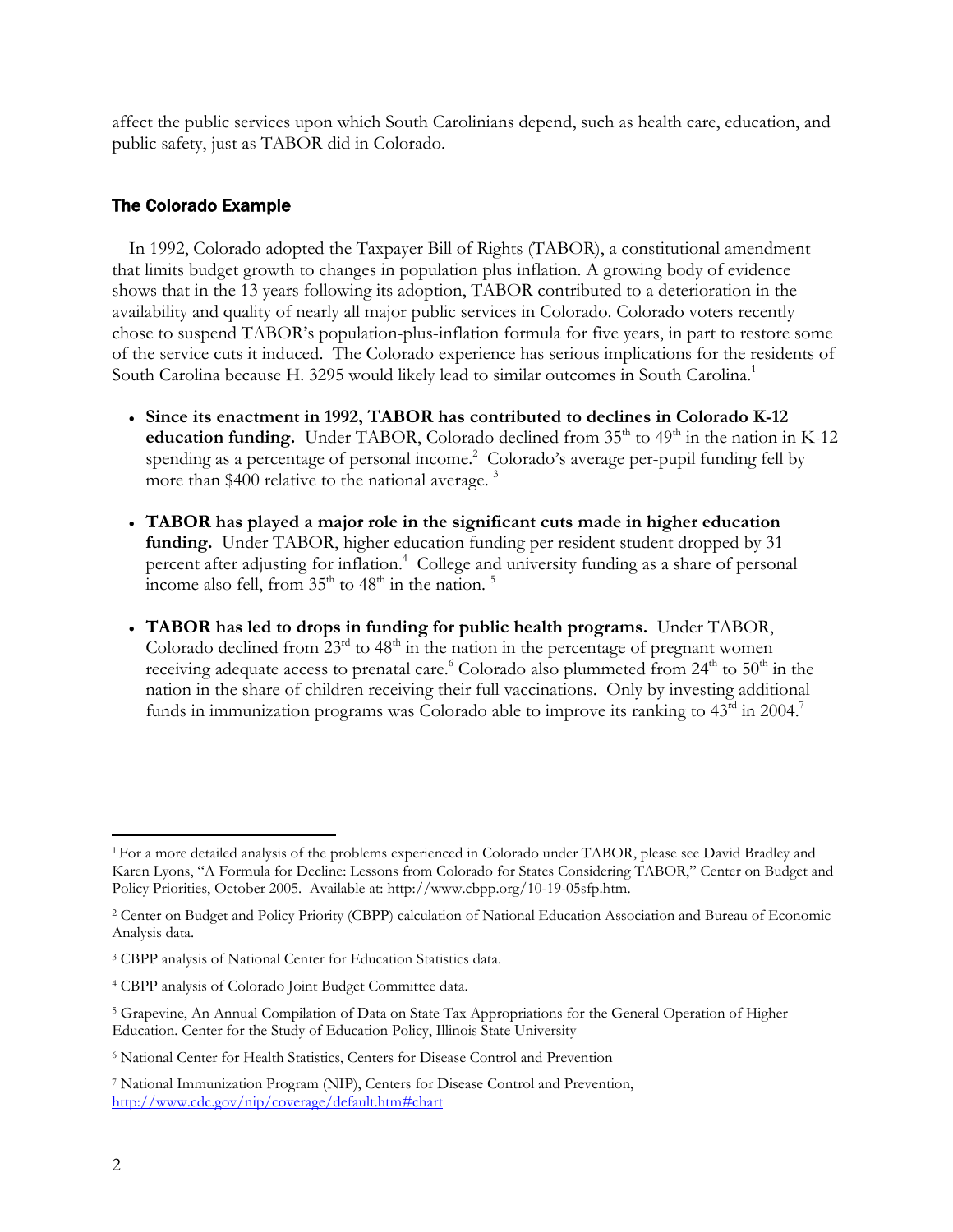• **TABOR has hindered Colorado's ability to address the lack of medical insurance coverage for many children in the state.** Under TABOR, the share of low-income children lacking health insurance doubled in Colorado, even as it fell in the nation as a whole. Colorado now ranks *last* among the 50 states on this measure. 8

# H. 3295 and TABOR Share the Same Heart: the Flawed Population-Growth-Plus-Inflation Formula

TABOR's central flaw is its population-growth-plus-inflation formula. A population-growth-plusinflation formula does not allow a state to maintain year after year the same level of programs and services it now provides. Instead it shrinks public services over time and hinders the state's ability to provide its citizens with the quality of life and services they need and demand.<sup>9</sup>

H. 3295 limits the growth of general fund appropriations to the *lesser* of six percent or population growth plus inflation. In the last 15 years, population growth plus inflation has consistently been lower than six percent, with an average annual growth over this period of only 3.9 percent. And if population growth plus inflation were to exceed six percent, the limit would become even more restrictive. The allowable adjustment in expenditures would have to be held below the population growth plus inflation level, leading to yet sharper cuts in services.

## Population

The first part of the population-growth-plus-inflation formula is the change in overall population growth. Overall population growth, however, is not a good proxy for the change in the populations served by public services. The segments of the population that states serve tend to grow more rapidly than the overall population used in the formula. An example is senior citizens. According to the U.S. Census Bureau, South Carolina's total population is projected to increase by 28 percent from 2000 to 2030, while South Carolina's population aged 65 and older is projected to more than quadruple from 2000 to 2030.<sup>10</sup> As South Carolina's elderly population begins to increase, so will the cost of providing them the current level of health care and other types of services. The allowable state spending limit, however, would prevent health care and other services from growing with need because it would be calculated using the much slower growing total population. Services to the elderly could be maintained only if South Carolina residents were willing to make sharp cuts in other areas of the state budget, such as education or public safety.

 $\overline{a}$ 

<sup>8</sup> CBPP analysis of the US Census Bureau's Current Population Survey

<sup>9</sup> For a more detailed analysis of the problems with the population-growth-plus-inflation formula, please see David Bradley, Nick Johnson and Iris Lav, "The Flawed "Population Plus Inflation" Formula: Why TABOR's Growth Formula Doesn't Work," Center on Budget and Policy Priorities, January 2005. Available at http://www.cbpp.org/1- 13-05sfp3.htm.

<sup>10</sup> U.S. Census Bureau, State Interim Population Projections by Age and Sex: 2000-2030, Table 4. Available at http://www.census.gov/population/projections/PressTab4.xls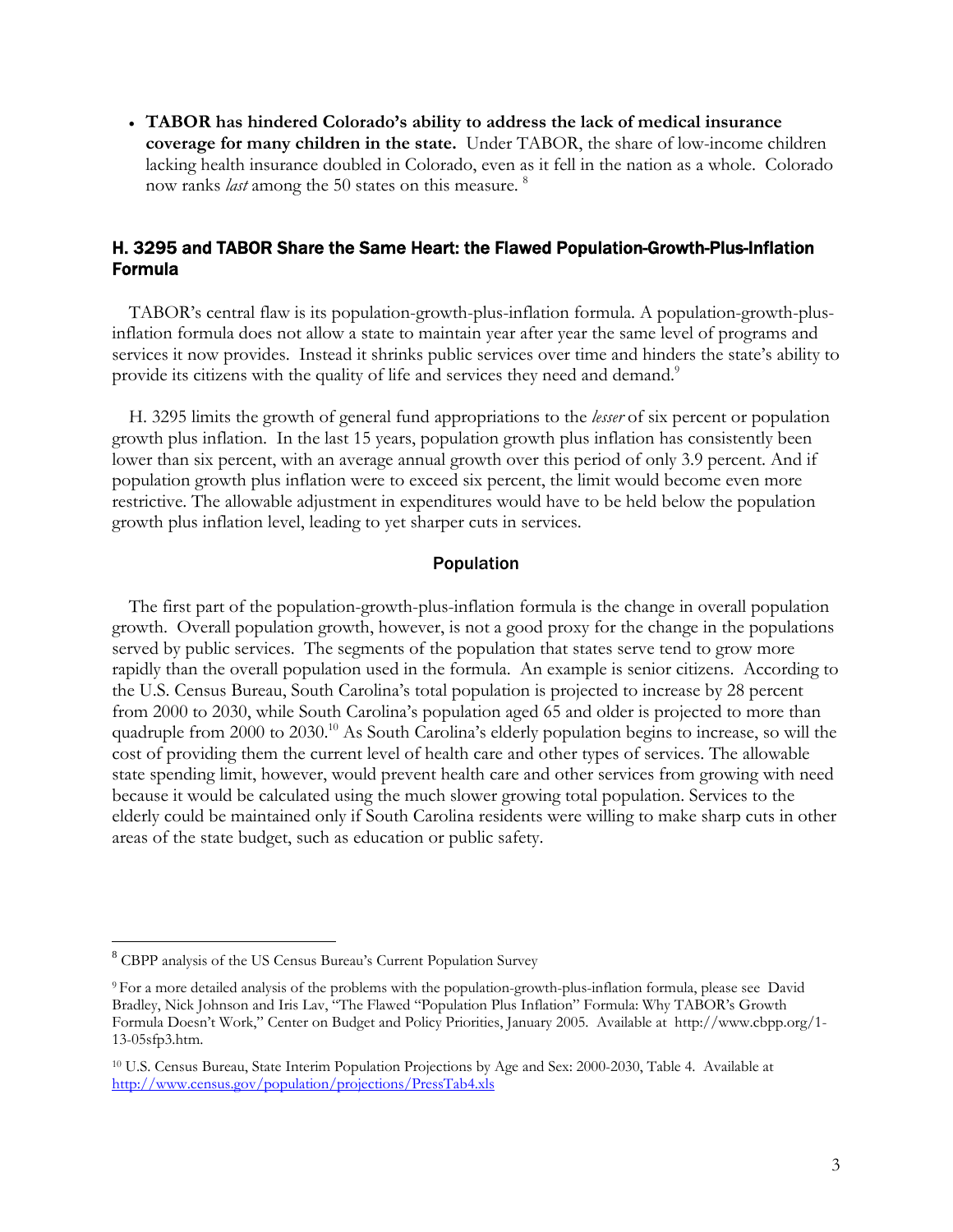## **FIGURE 1**



#### Inflation

The second part of the formula — inflation — also does not accurately measure the change in the cost of providing public services. The measure of inflation in the South Carolina TABOR initiative is the nationwide "Consumer Price Index-All Urban Consumers (CPI-U)," which is calculated by the U.S. Bureau of Labor Statistics. The CPI-U measures the change in the total cost of a "market basket" of goods and services purchased by a typical urban consumer. Since a typical urban consumer spends a majority of his or her income on housing, transportation, and food and beverages, those items are the primary drivers of the CPI-U. By contrast, the state of South Carolina spends its revenue primarily on education, health care, and corrections. In short, the market baskets of spending are entirely different.

Moreover, the "goods"— or public services— in the state of South Carolina's basket (and in every other state's) are in economic sectors that are less likely to reap the efficiency and productivity gains achieved by other sectors of the economy. For example, teachers can only teach so many students, and nurses can only care for so many patients. As a result, the costs of these public services are rising faster than the costs in other sectors. Indeed, the items in the "basket of goods" most heavily purchased by states — such as health care, education, and prescription drugs — have seen significantly greater cost increases in the past decade than the items in the basket of goods purchased by consumers, and those faster-growing costs are expected to continue. Limiting the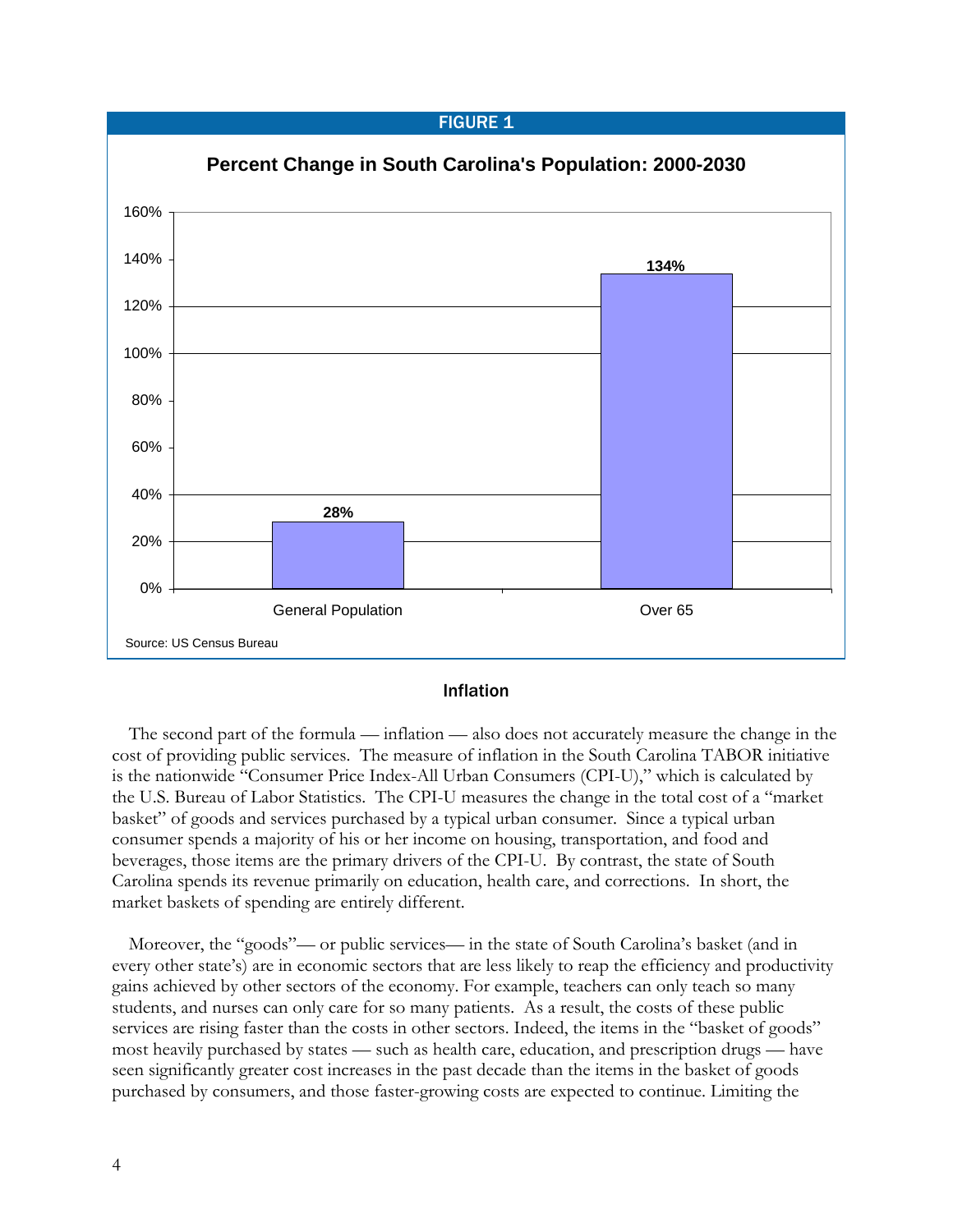

growth in public expenditures to a formula that uses the rate of growth in general inflation will not affect the level or growth of these costs in the economy; instead, it will affect the quantity and/or quality of public services the state is able to provide to its citizens.

# On the Cutting Block

It is also important to note that *all* programs in the South Carolina General Fund — not just those with cost pressures exceeding the population-growth-plus-inflation level — are threatened by a rigid population-growth-plus-inflation limit. This is because H. 3295 applies to South Carolina's entire General Fund budget, which provides the majority of funding for K-12 education, higher education, health care and corrections. Under H. 3295, if one spending area were to grow faster than population growth plus inflation (for instance due to cost pressure, court order, or popular demand), then another spending area would have to grow at a slower pace — which would mean a reduced level of services in this second area. This type of formula-driven budgeting hamstrings meaningful discussions about the priorities of the citizens and the ability of the state to respond to them.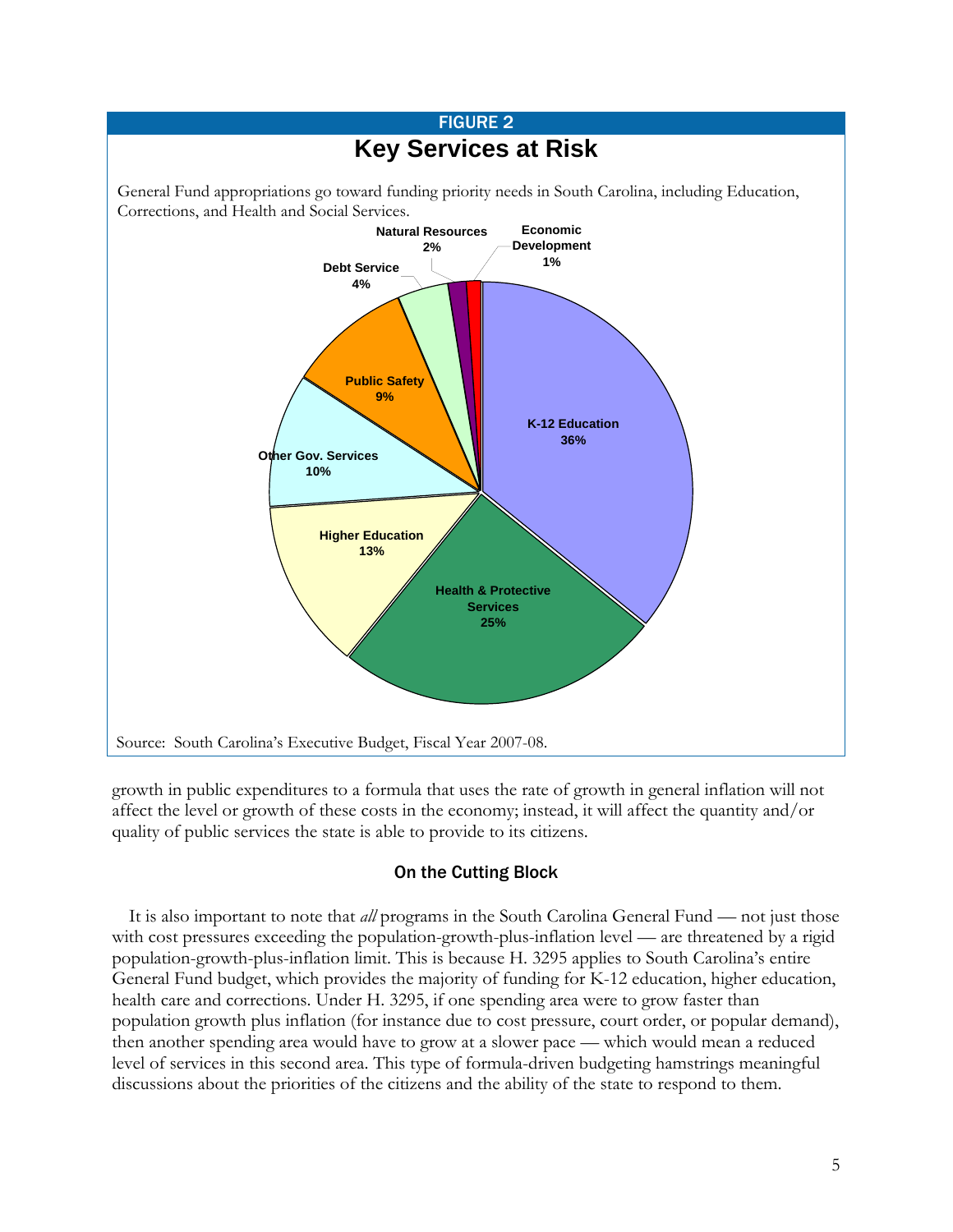## Business Leaders in Colorado Frustrated with TABOR

The effort to suspend TABOR for five years—known as Referendum C— was strongly backed by Colorado's business community. After witnessing declines in the public services the business community cares most about (higher education, transportation, infrastructure), over 80 businesses and business groups, including 10 Chambers of Commerce, endorsed the TABOR suspension. Some business groups suggest that the successful campaign to suspend TABOR already has had some positive impacts for the business climate.

- "For businesses to be successful, you need roads and you need higher education, both of which have gotten worse under TABOR and will continue to get worse." — Tom Clark, Executive Vice President of the Denver Metro Chamber of Commercea
- "[Business leaders] have figured out that no business would survive if it were run like the TABOR faithful say Colorado should be run — with withering tax support for college and universities, underfunded public schools and a future of crumbling roads and bridges." — Neil Westergaard, Editor of the Denver Business Journalb
- "The business community has said this is not good for business, and this is not good for Colorado." — Gail Klapper, director of the Colorado Forum, an organization of 60 leading CEOsc
- "Referendum C's passage was a statement by the electorate that assured business that Colorado's transportation network and higher education system would be able to meet their needs. We saw a spike of activity of out-of-state businesses interested in relocating here when Referendum C passed."— Joe Blake president of the Denver Metro Chamber of Commerced

a Quoted in Daniel Franklin and A.G. Newmyer III, "Is Grover Over?," *Washington Monthly*, March 2005.

b Neil Westergaard, "Business folks fed up with TABOR worship," *Denver Business Journal,* July 22, 2005.

c Will Shanley, "State businesses unite to urge TABOR deal," *The Denver Post*, March 9, 2005.

d "Ref. C aids economic recovery," *The Denver Post*, June 30, 2006.

## Taking a Time-Out

\_\_\_\_\_\_\_\_\_\_\_\_\_\_\_\_

 In response to the large cuts and deterioration in public services experienced under TABOR, the Colorado business community spearheaded an effort to suspend TABOR's population plus inflation formula for five years. Colorado voters approved this plan in November 2005. (See box above)

The suspension mechanism in South Carolina's proposed spending limit is more restrictive than in Colorado's TABOR. It would require that two-thirds of the legislature approve any suspension and would only allow the suspension to be for one year. This would not be sufficient to stem the deterioration of services or allow the state to restore any cuts resulting from the spending limit.

# Would There Be Enough for a Rainy Day?

South Carolina currently has a constitutionally mandated General Reserve Fund, which is used to cover operating deficits of the government, if any exist. It must contain a minimum of three percent